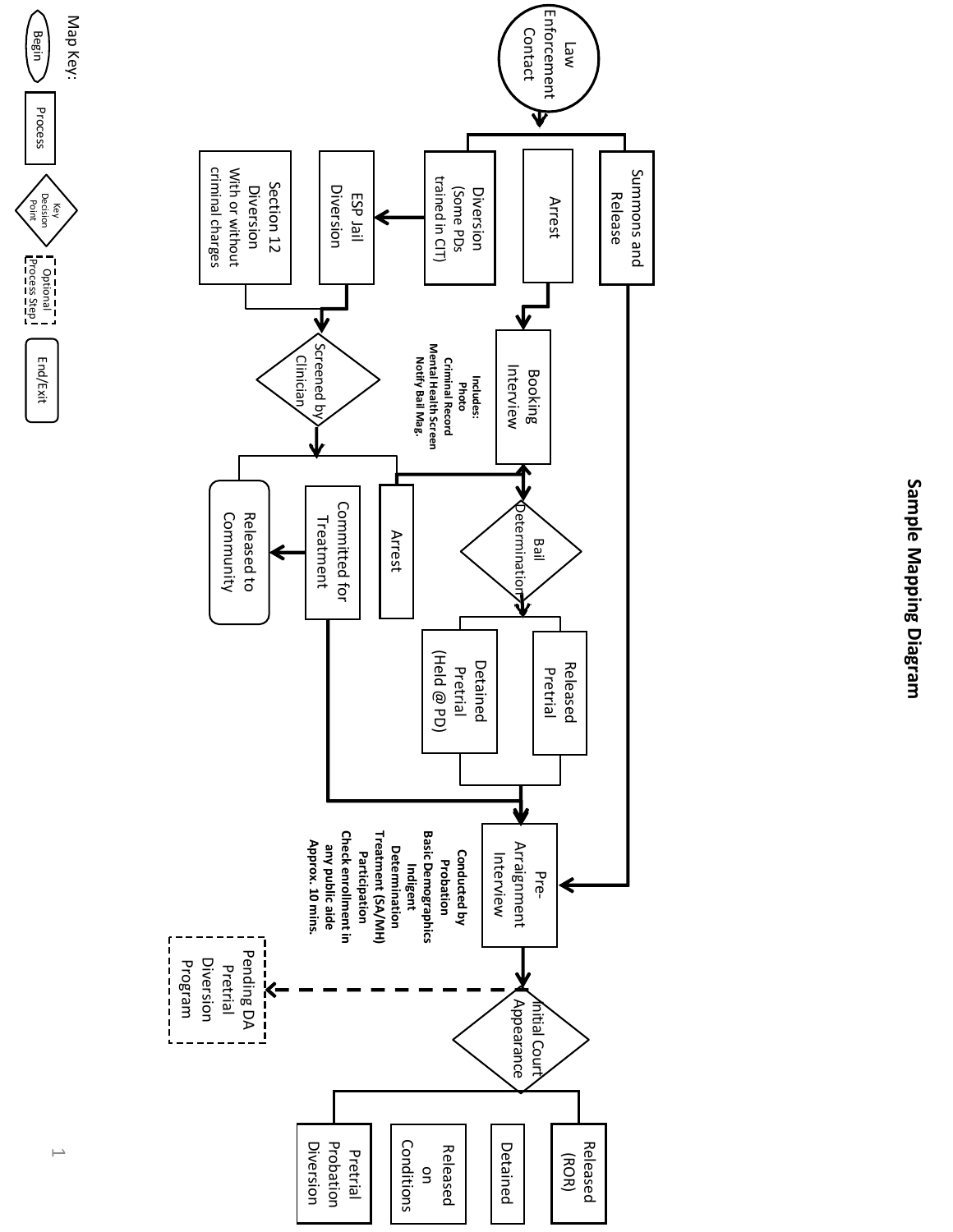

Map

(Begin

key<br>Bölg<br>Bont Decision

 $\sum_{\substack{\text{SVDM}}$  Process Step

Process

**Optional**<br>Process Step

End/Exit

Key: